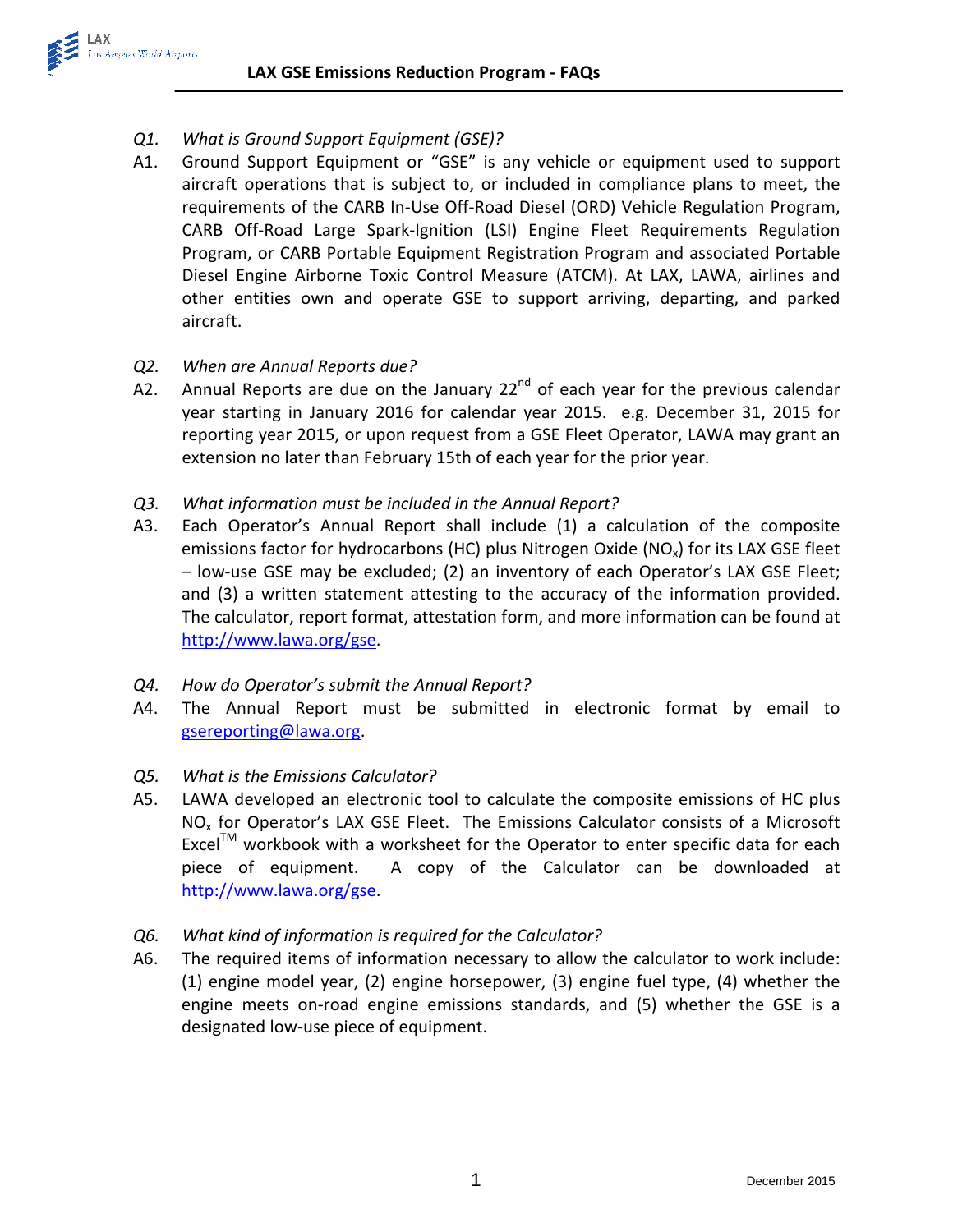- *Q7. What is Low-Use GSE?*
- A7. "Low-Use GSE" is determined based on the rules set forth in the applicable CARB program, i.e., ORD, LSI, ATCM. Rules governing Low-Use GSE under these programs can be found at [http://www.arb.ca.gov.](http://www.arb.ca.gov/)
- *Q8. What is the 2019 Interim Assessment Report?*
- A8. To monitor progress toward meeting the GSE emissions reduction goal of 2.65 g/bhphr of HC plus NO<sub>x</sub>, LAWA will require each Operator to submit an Interim Assessment Report, similar to the Annual Report, showing its composite emissions factor as of March 1, 2019. If an Operator's composite emissions factor is greater than 3.0 g/bhphr, the Operator will be required to submit an action plan showing how it will achieve 2.65 g/bhp-hr by December 31, 2021. More information can be found at [http://www.lawa.org/gse.](http://www.lawa.org/gse)
- *Q9. When is the Interim Assessment Report due?*
- A9. March 31, 2019.
- *Q10. Will there be penalties if an Operator does not meet the 3.0 g/bhp-hr target on March 1, 2019?*
- A10. No. The Operator will not be assessed penalties, but the Operator will have to submit an Action Plan showing how it will achieve 2.65 g/bhp-hr by December 31, 2021.
- *Q11. What is the Action Plan?*
- A11. The Action Plan must include (1) the composite emissions factor for the Operator's GSE Fleet operating at LAX as of March 1, 2019; (2) a detailed list of each piece of GSE operating at LAX and its emissions factor; and (3) the Operator's detailed plan for reaching 2.65 g/bhp-hr by December 31, 2021, showing which pieces of equipment will be retired or replaced, and the date of such retirement or replacement, the anticipated emissions factor, manufacturer, model year (if known), fuel type, fueling method, power, and date of replacement.
- *Q12. When must an Operator submit its Action Plan?*
- A12. The Action Plan must be provided to LAWA no later than July 1, 2019. The Action Plan must be submitted in electronic format by email to [gsereporting@lawa.org.](mailto:gsereporting@lawa.org)
- *Q13. What are the requirements for new operators who plan to begin operation after July 1, 2015 but before December 1, 2018?*
- A13. A GSE Operator who plans to begin operations at LAX after the effective date of this policy (i.e., July 1, 2015), but prior to December 1, 2018, will be required to comply with the reporting requirements of this policy as of the next annual reporting due date. For example, a new Operator who plans to begin operations at LAX on August 31, 2017, would be required to submit its inventory, emissions calculation, and attestation to LAWA no later than January 22, 2018.